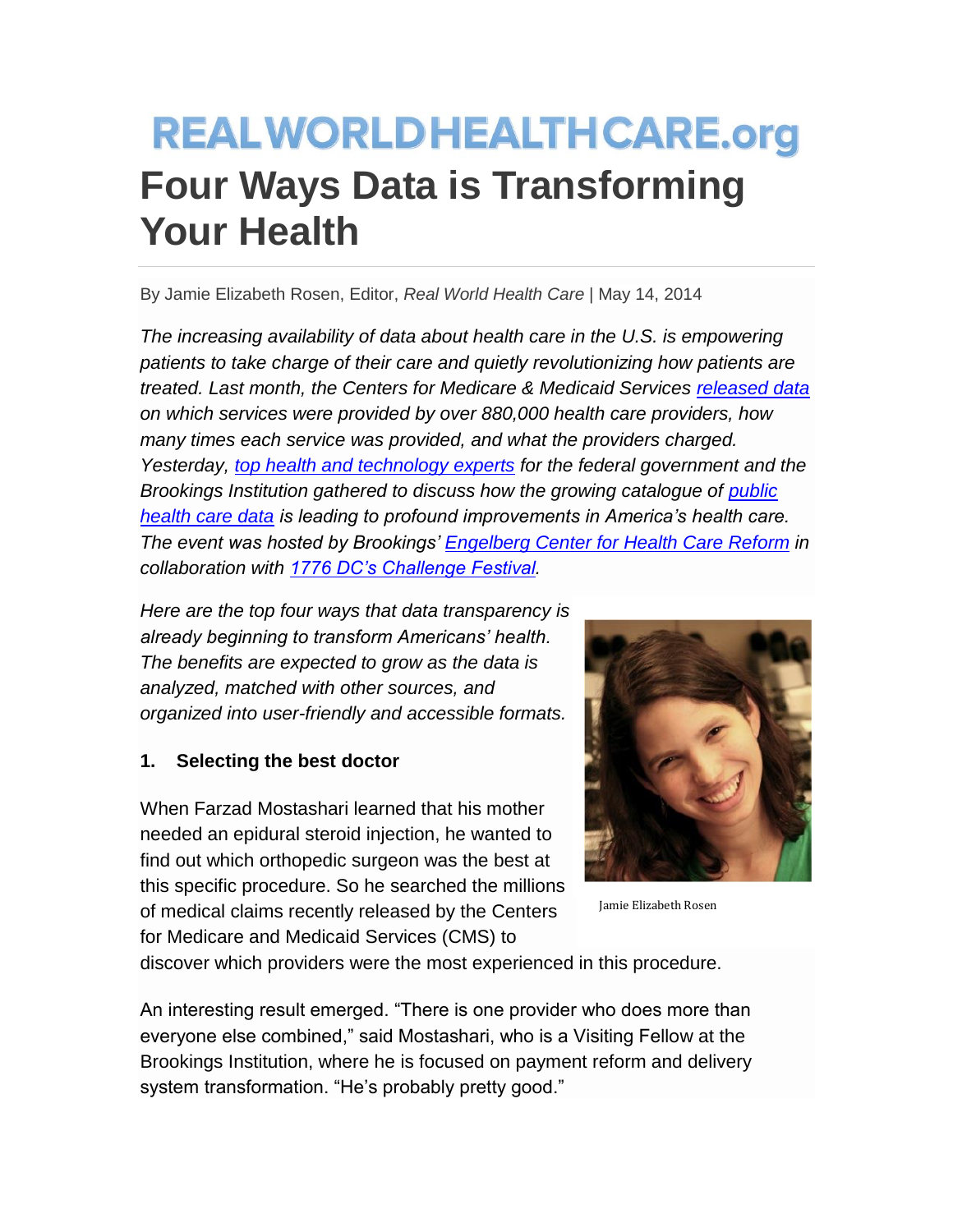As health care data increasingly becomes available, patients will have more information to make the most rational decisions for their health care, said Kavita Patel, a physician and fellow in the Economic Studies program and managing director for clinical transformation and delivery at the Engelberg Center.

Patel asks her patients why they choose to see her. "Nobody's ever said: 'I looked up your quality scores and saw that your out-of-pocket costs are less than the average provider in your area," Patel said of her 12 years in medical practice. "This is one of the first times that everyone in this room can take out a laptop…and look at this data."

Mostashari added that the data can be used to identify outliers. For instance, he found that while the average orthopedic surgeon performed controversial spinal fusion surgeries on 7 percent of the patients they saw, some did so on 35 percent. This knowledge empowers patients to choose providers that best align with their health care values and preferences.

### **2. Reducing costs**

The newly-released CMS data enables comparisons of the prices different providers charge for the same services. This data reveals that in some cases providers charge [vastly different rates](http://www.kaiserhealthnews.org/daily-reports/2014/april/09/medicare-billing-data.aspx) to Medicare for the same services, Mostashari said. The *Wall Street Journal* provides a [consumer-friendly database](http://projects.wsj.com/medicarebilling/) detailing the types of procedures, number of each, and costs per procedure charged by individual health care providers.

Last year's release of hospital charges led some hospitals that were charging higher rates to uninsured and underinsured patients than their peers to seek advice from CMS. "Some hospital associations called us and said, 'We want to change. Help us develop new accounting practices to set prices more fairly for those who are uninsured or underinsured,'" said Jonathan Blum, Principal Deputy Administrator at CMS.

The ability to access and analyze a growing amount of data on procedures performed and their outcomes also helps patients and providers avoid low value services and make decisions about the relative risks and benefits of different procedures. Patel pointed out an ABIM Foundation initiative called [Choosing](http://www.choosingwisely.org/)  [Wisely](http://www.choosingwisely.org/) that equips providers and patients with [lists of procedures](http://www.choosingwisely.org/doctor-patient-lists/) that should be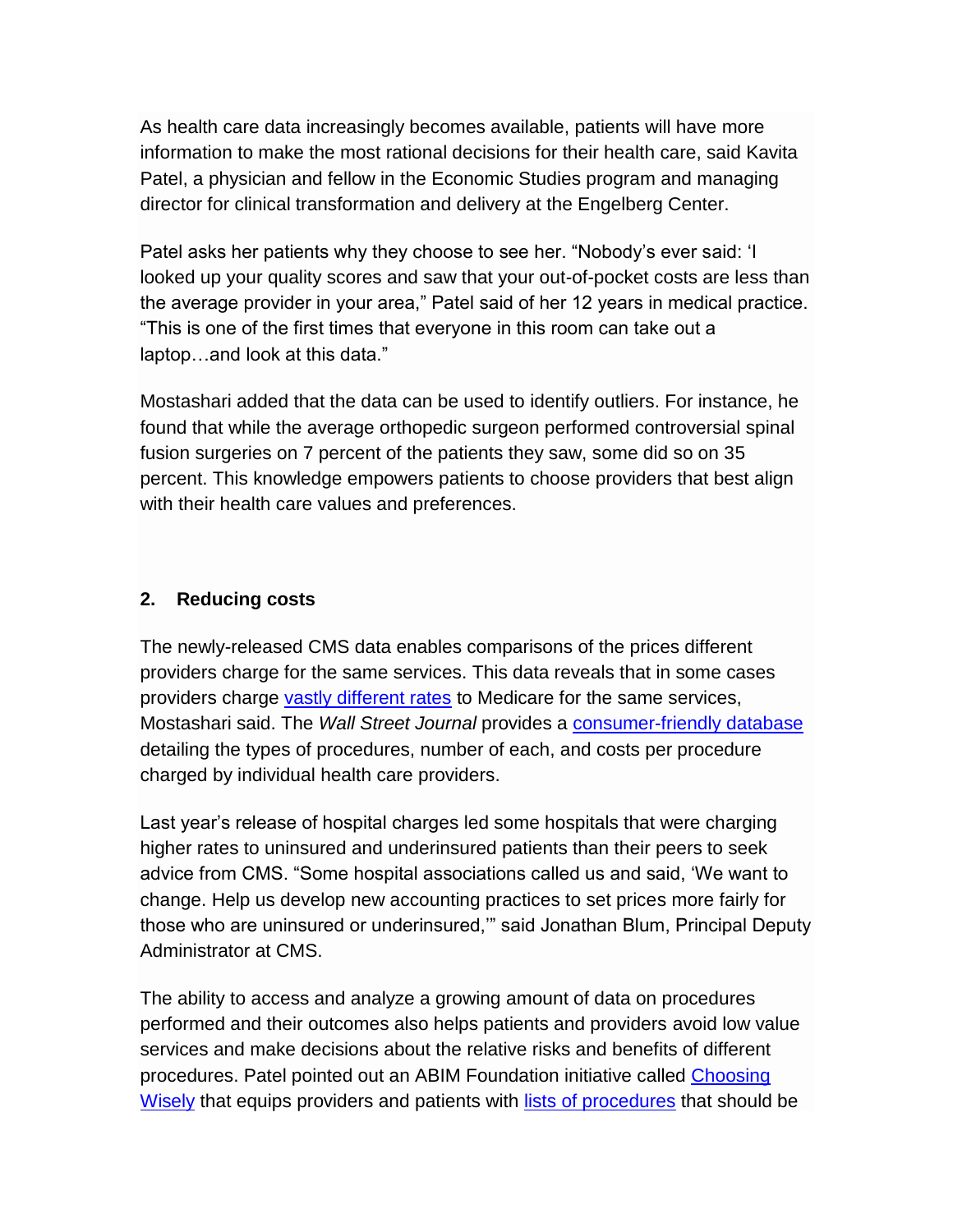carefully considered and discussed to ensure that care is supported by evidence, not duplicative, free from harm, and truly necessary.

### **3. Promoting accountability**

When health care providers know that their records will be publically available for scrutiny, they are incentivized to ensure that they won't be embarrassed by what people find. This can profoundly change which procedures providers choose. For instance, one analysis revealed a wide disparity between the percentage of black versus white patients who were tested for cholesterol levels. "Simply asking providers how often they were doing [cholesterol tests], without any payment incentive," removed this disparity, said Darshak Sanghavi, the Richard Merkin fellow and a managing director of the Engelberg Center. "This is one example of how simple transparency can improve health care and ultimately save lives."

# **4. Expediting spread of best practices**

Jonathan Blum, Principal Deputy Administrator at CMS, has seen data transparency expedite the uptake of best practices by health care providers and public health authorities. For example, when analyzing the data on dialysis providers, CMS found that there was an uptick in blood transfusions by certain providers in specific geographic regions. "Our medical team got on the phone and called the dialysis providers and said: 'Did you know you are doing more blood transfusions than your peers?'" The result? Those providers decreased blood transfusions, improving health outcomes for their patients. The same pattern occurred for nursing home facilities that overused antipsychotic drugs.

"I want to convince folks that you can change policy, you can change procedures, you can make things safer," Blum said. "Data liberation can help us build [accountable care organizations], help us build better payment policies, help us reduce hospital readmissions. There is tremendous opportunity ahead for us."

Bryan Sivak, Chief Technology Officer at the Department of Health & Human Services, added that data transparency is affording entrepreneurs from outside the health care sector – such as startups [Aidin,](http://www.myaidin.com/) [Purple Binder,](http://purplebinder.com/) and [Oscar](https://www.hioscar.com/) – the potential to transform the health care system.